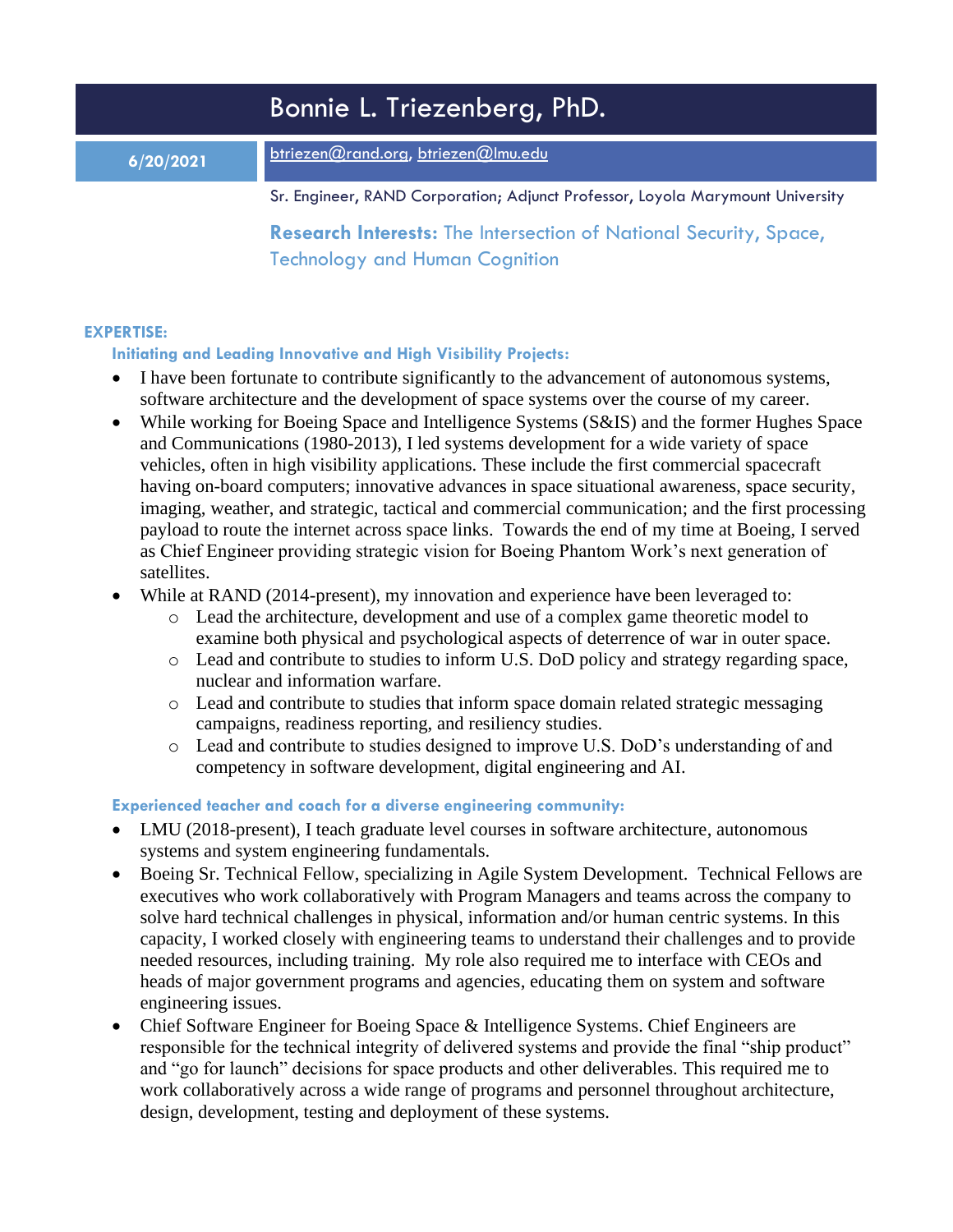- Chief Engineer and Software Architect for Boeing's \$12B Transformational Satellite Program for the USAF. During the proposal and initial development of \$1B of software, I led a US-wide consortium across a diverse range of companies. To ensure team cohesion and the necessary skillsets to realize the software architecture, I designed and taught a "TSAT University" curriculum to approximately 100 students, meeting twice weekly over the course of a year.
- SW Engineering manager. For several years, I led ground systems and space software development for Hughes Space and Communications. In this role, I supported staff development through mentoring, conducting training classes, etc.

#### **PUBLICATIONS:**

Triezenberg, B., Langeland, K, Downing, B, (forthcoming), *Space Competition and the Dynamics of Conflict*, RR-A751-1, RAND Corporation, Santa Monica.

Triezenberg, B, Steiner, C., Johnson, G., Cham, J., Souse, E, Kim, M., Adgie, M, (2020), *Assessing the impact of U.S. Air Force national security space launch acquisition decisions*, RR-4251-AF, RAND Corporation, Santa Monica.

Robson, S, Triezenberg, B., DiNicola, S., Polley, L., Davis, J., Lytell, M. (2019), *Software Acquisition Workforce Initiative for the Department of Defense: Initial Competency Development and Preparation for Validation*; RR-3145-OSD, RAND Corporation, Santa Monica.

Paul, C., Clarke, C., Triezenberg, B., Manheim, D., Wilson, B. (2018); *Improving C2 and Situational Awareness for Operations in and through the Information Environment*; RR-2489-OSD, RAND Corporation, Santa Monica.

Weinbaum, C., Triezenberg, B., Meza, E., Luckey, D. (2018); *Understanding Government Telework, An examination of Research Literature and Practices from Government Agencies*; RR-2023-OSD, RAND Corporation, Santa Monica.

Triezenberg, B., *Deterring Space War, An Exploratory Analysis Incorporation Prospect Theory into a Game Theoretic Model of Space Warfare*, RGSD-400, Pardee RAND Graduate School, Santa Monica.

Schnaubelt, C., Cohen, R., Dunigan, M., Gentile, G., Hastings, J., Klimas, J., Marquis, J., Gereben Schaefer, A., Triezenberg, B., Zeigler, M. (2017); *Sustaining the Army's Reserve Components as an Operational Force*; RR-1495-A, RAND Corporation, Santa Monica.

Balkovich, E., Prosnitz, D., Isley, S., Boustead, A., Triezenberg, B.L. (2017); *Helping Law Enforcement Use Data from Mobile Applications, A Guide to the Prototype Mobile Information and Knowledge Ecosystem (MIKE) Tool;* RR-1482-NIJ, RAND Corporation, Santa Monica.

Graf, M, Hlavka, J.P., Triezenberg, B.L. (2017); *A Change is in the Air, Emerging Challenges for the Cloud Computing Industry*; WR-1144, RAND Corporation, Santa Monica.

Triezenberg, B., Bartels, E., Saum-Manning. L., Torrington, G., Marler, T., Langeland, K., Pita, J. (2017); *Deterring War in Outer Space: A Game Theoretic Analysis Incorporating Prospect Theory to Explore Decision Making under Uncertainty*, International Studies Association.